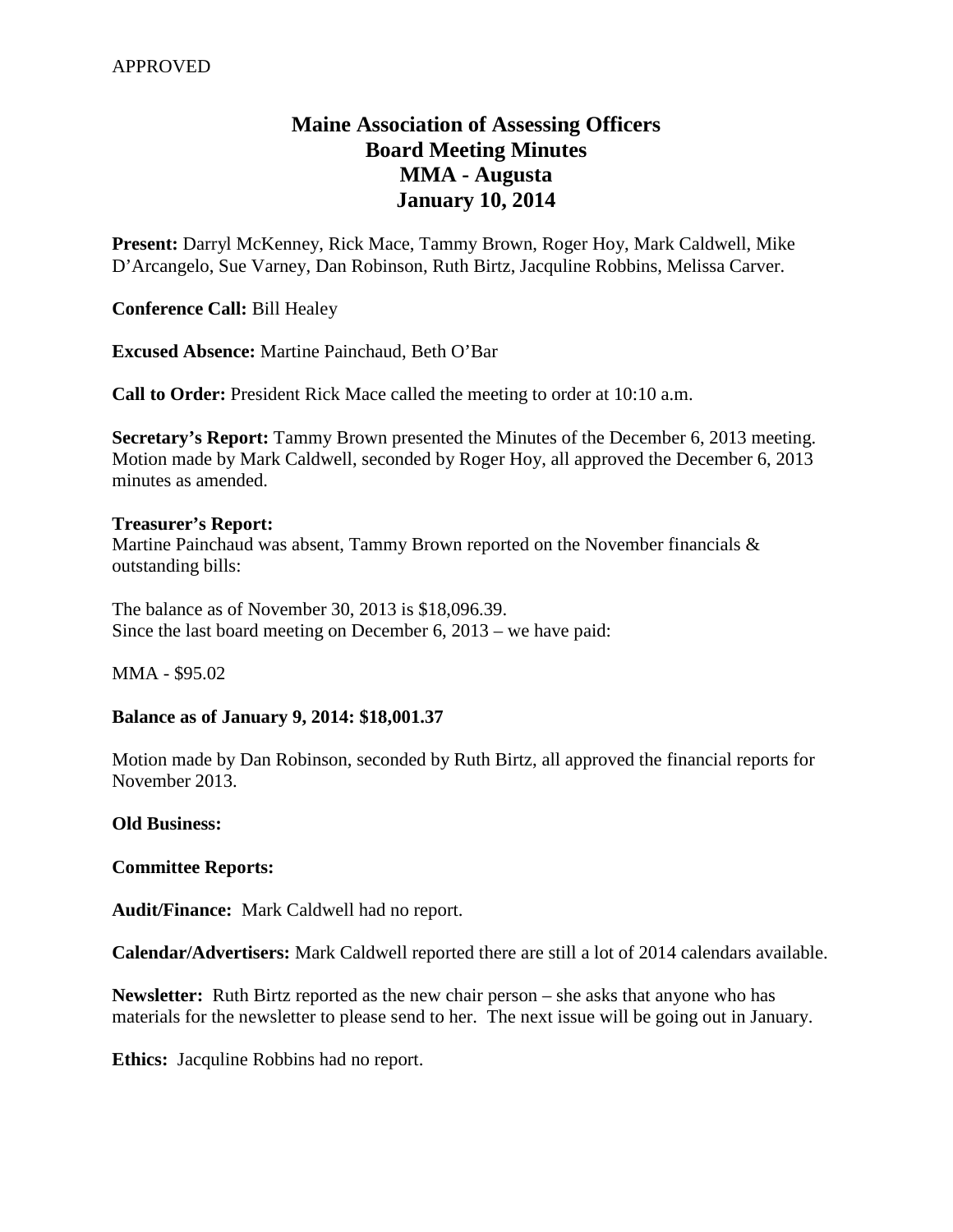**Legislative:** Mike D'Arcangelo reported he received a list from MMA/SFR Dept with all the LD issues. He will review and select the items that may apply to this group and will keep the board updated.

**Membership:** Roger Hoy reported there are 202 paid members as of  $1/10/14$ .

**Awards & Scholarship:** Beth O'Bar was absent. Rick Mace advised that the Assessor of the Year and Scholarship information should be included in the next newsletter. Tammy Brown has information for both and will forward to Ruth Birtz for the January newsletter issue.

**Technology Report:** Dan Robinson had no report.

**Executive Board:** Rick Mace reported on the following:

- Darryl McKenney is following up on additional information regarding The Warren Group offering to do the Newsletter for all of New England
- Review of the Aging Report
- Dues mailing fee discussion to be set on the March agenda

**Education:** Bill Healey reported he has two confirmed speakers for the Fall Conference and he has contacted a couple more that he is waiting to hear back from. He has some additional ideas he is working on. It was discussed that Rick Mace would be available to do the concurrent Assessing 101 Session again this year. Bill Healey will contact Durwood Parkinson to inquire about his availability to present at the Fall Conference.

Bill Healey will contact MCIAAO to see what they are planning to do at the 2014 MMA Convention so MAAO will know whether to have their own sessions, co-sponsor, etc. Rick Mace advised that MAAO will be having a booth with MCIAAO this year at the MMA Convention.

**Conference Committee:** Susan Varney had no report.

**Historian:** Martine Painchaud was absent.

### **New Business:**

**Finalize Budget for 2014:** Tammy Brown presented the proposed 2014 budget. Dan Robinson made a motion, Roger Hoy seconded, all approved the 2014 budget as amended. Tammy Brown will update and send the board a completed copy.

**Bar Workshop:** Bill Healey reported that the speakers and the MMA facility have been confirmed for May  $8<sup>th</sup>$  for the BAR workshop.

**Northern Maine Spring Workshop:** Beth O'Bar was absent. Tammy Brown will contact Beth O'Bar for status. Ruth Birtz will look into a location to possibly hold this workshop in the Lincoln area. Ruth Birtz is willing to take the lead on this workshop if Beth O'Bar is not available.